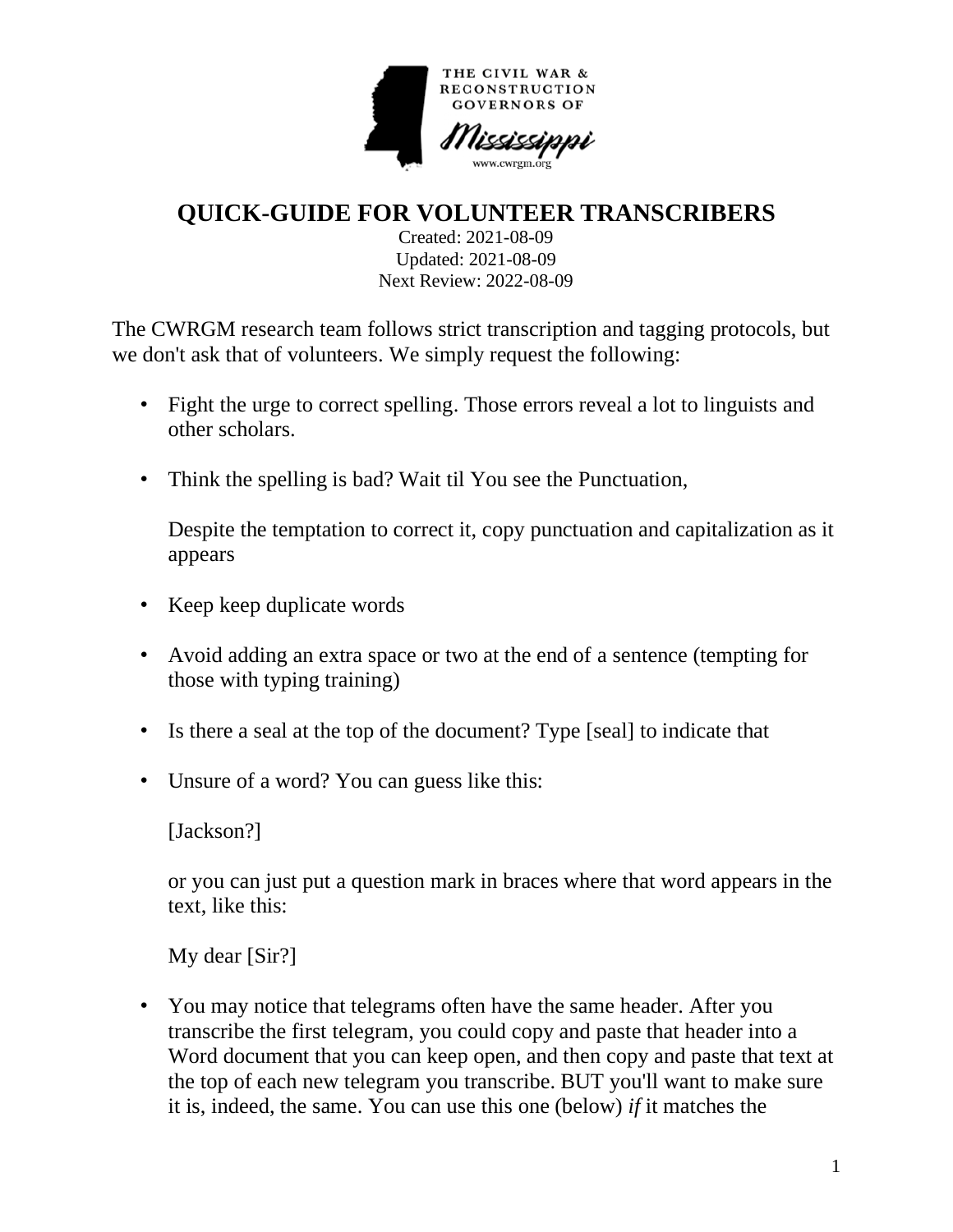telegram you're transcribing:

South-Western Telegraph Company.

THE PUBLIC are notified, that in order to guard against mistakes in the transmission of messages, every message of importance ought to be repeated by being sent back from the station at which it is to be received to the station from which it is originally sent. Half the usual price for transmission will be charged for repeating the message, and while this company will, as heretofore, use every precaution to ensure correctness, it will not be responsible for mistakes or delays in the transmission or delivery of repeated messages, beyond an amount exceeding two hundred times the amount paid for sending the message; nor will it be responsible for mistakes or delays in the transmission of unrepeated mes-sages from whatever cause they may arise, nor for delays arising from interruptions in the working of its Telegraphs, nor for any mistake or omission of any other Company, over whose lines a message is to be sent to reach the place of destination.

All messages will hereafter be received by this Company for transmission, subject to the above conditions.

N. GREEN, Prest., Louisville, Ky.

• Wn working in "From the Page," if you see a word that the writer crossed out (strikethrough), or a word that should be superscript or subscript, you can highlight that word and then click on the buttons at the top of the transcription box.



Our team can add any other formatting — underlining, italics (if printed doc), bold, etc.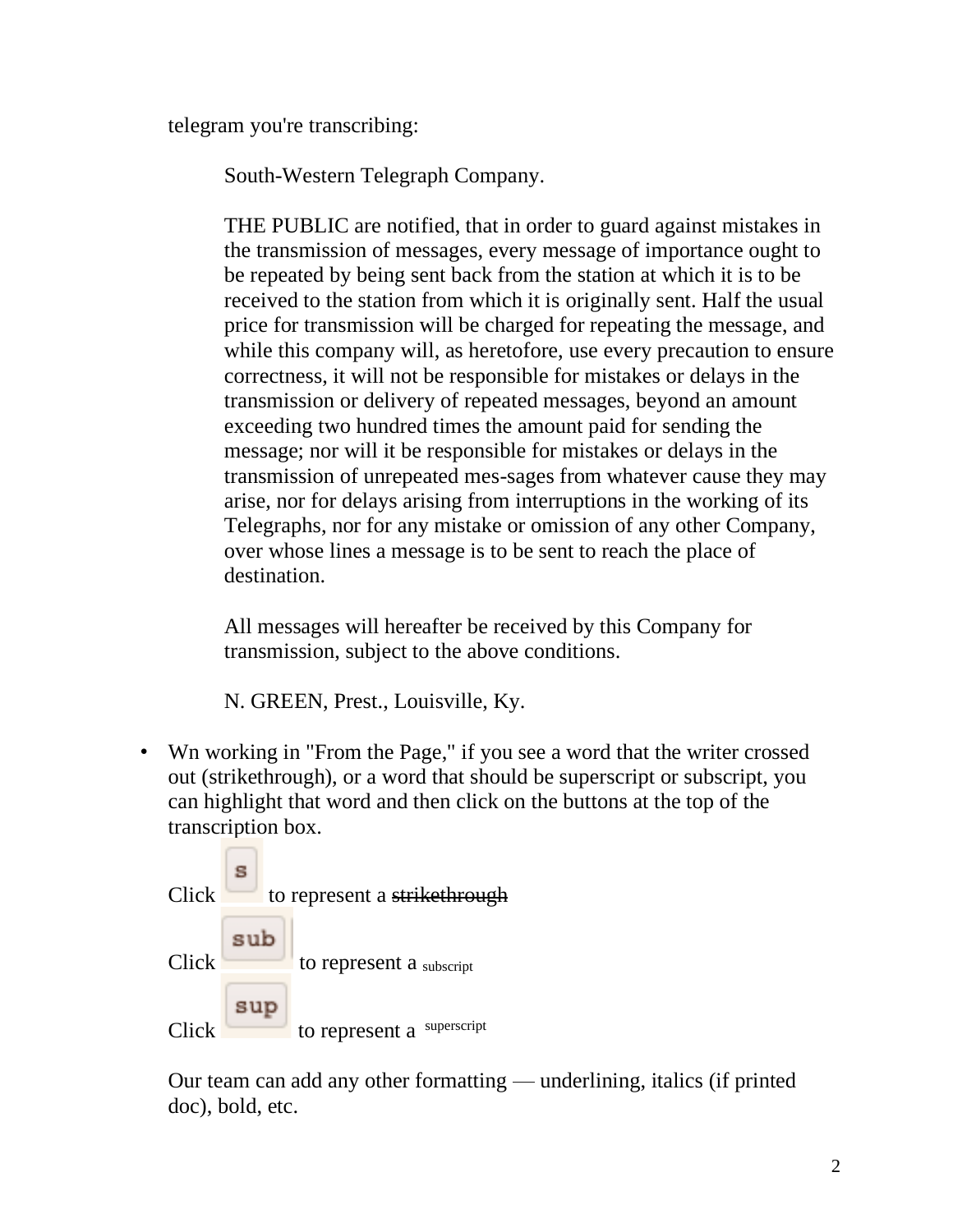## **Slight changes in text that we allow:**

- Make everything left justified regardless of formatting in the document
- Insert a line break space between date/location and opening salutation
- Insert a line break space before closing salutation
- Insert an extra line break space (hit return) at the end of a paragraph or what appears to be a break in the document. However, do not add a line break at the end of each line.
- Confused by the long "s"? Transcribe what looks like Mifs (which is a 19th c. abbreviation for "Mississippi") as Miss



- When you encounter documents with information in columns or tables, simply note that there is a  $[gap]$  between word $(s)$  separated by columns when transcribing. You can see an [example of this here.](https://cwrgm.org/item/mdah_757-930-09-04)
- When you're done transcribing a page, click "Save" and the "Needs" Review" box at the top right-hand side of the screen to send it to our reviewers.
- Enjoy yourself! Our research team can fix any typos/errors and every transcription goes through multiple stages of quality review, so don't stress about transcribing and have fun! If a document is harder than you expected, remember you're a volunteer. You can skip it and move on to another, leaving the more challenging docs for experienced volunteers or our trained team.

If you find your skills improving and you want to contribute more, you're welcome to read and follow our [transcription protocols](https://cwrgm.org/page/editorial-process) (click on "Transcription Protocols"), but you do not have to. We cannot thank you enough for your work on behalf of CWRGM — you are a critical part of our success.